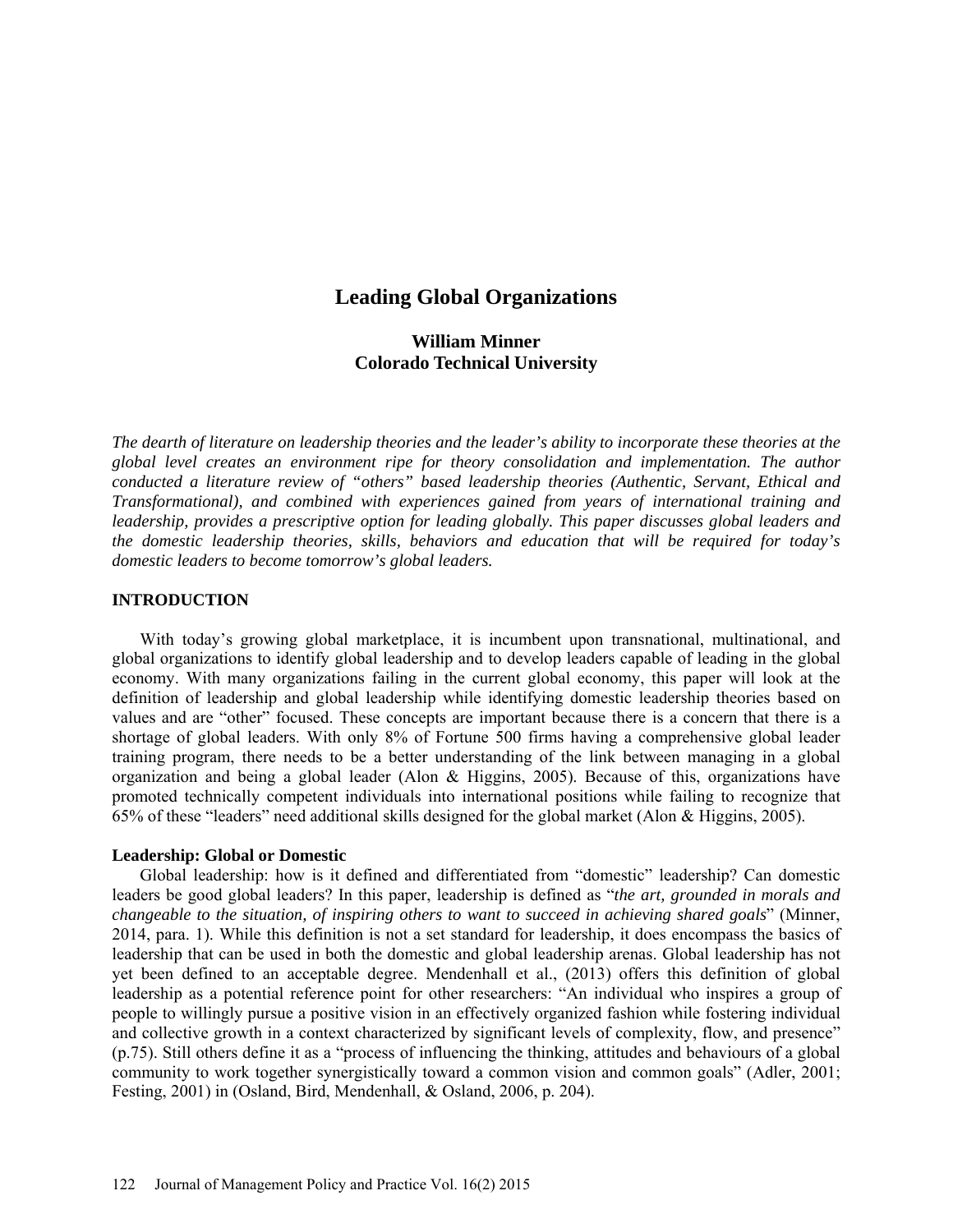Domestic leadership theories such as authentic (Avolio, Gardner, Walumbwa, Luthans, & May, 2004), ethical (Brown, Treviño, & Harrison, 2005; Trevino, Hartman, & Brown, 2000), servant (Greenleaf, 1977; Sendjaya & Sarros, 2002) and transformational (Bass, 1991; Bass & Steidlmeier, 1999) all contain the base characteristics of effective global leaders such as being ethical, moral, transparent, self-aware, balanced processing, and "other" oriented. According to Mendenhall et al., (2013), some global leadership characteristics are integrity, maturity, honesty, conscientiousness, values, ethics, and self-identity, which seem to be very compatible with domestic behaviors.

Some authors have identified contingency theory as an alternative theory that can be used in a global context (Morrison, 2000; Triandis, 1993). This assumption is based on the premise that cross-cultural variables act as moderators in every situation: With contingency theory, the cultural variables become usable parameters in developing leadership techniques to fit the contingency (Morrison, 2000). Using this model, researchers believe that contingency theory can become a universal leadership theory. While this appears to be a sound theoretical assumption, contingency theory lacks the essential behaviors required for inter-personal relationships. In essence, the author believes that this model needs additional analysis before becoming universally valid.

Oppel (2007) posits that global leaders need to be explorers with a repertoire of alternate characteristics that differentiate themselves from "domestic" leaders. People skills (separate from communications skills), language proficiency, experience in a multicultural environment, and multidisciplinary insights are some examples. Additionally, global leaders require not just emotional intelligence to work in different cultures and environments, but also cultural intelligence, or the "capability for successful adaptation to new cultural settings" (Early & Ang, 2003) in (Alon & Higgins, 2005, p. 506). We know that even though individuals possess these characteristics, that does not make them good leaders nor are they able to be effective in culturally diverse environments (Robinson & Harvey, 2008). There are other concerns for cross-cultural leaders to consider such as religion, history, political system, ethnic background, and cultural norms and values (House, Javidan, Hanges, & Dorfman, 2002; Morrison, 2000).

These types of characteristics appear to fall into the category of a descriptive theory that, from an academic perspective, means explaining the process or characteristics of how a leader behaves as opposed to the prescriptive or practitioner perspective, which identifies what a leader should do (Mendenhall et al., 2013; Morrison, 2000). From a global leader perspective, the descriptive behaviors are what one would expect from any discussion of leadership. From a prescriptive perspective, global leaders are also expected to build external relationships, generate profits, and manage risk (Morrison, 2000).

#### **Global Leadership Paradigm**

Understanding how domestic leadership characteristics and behaviors compare to global leadership competencies today and in the future is critical to the future success of not just domestic organizations but also multinational organizations. This understanding will be central to cross-cultural relations through inter-cultural understanding and environmental sustainability via corporate social responsibility. Today's leaders focus on common goals, inner personal commitment, and self-knowledge. Tomorrow's leaders might focus on mutual relations, common meaning making, and interrelatedness of the group (Mendenhall et al., 2013). This thinking will be important to developing socially responsible multinational organizations.

What does "global" entail and how can leaders use this knowledge? Global is not just a trans-border discussion in a geographic sense, it is also cross-cultural in its connection with humans and intellectual in developing a mindset that is concerned with global issues and experiences (Mendenhall et al., 2013; Osland et al., 2006). Understanding this "global" outlook is critical to developing global leaders. It is imperative that organizations work toward developing leaders with a global skill set even if the plan is not to become global. With the development of internet commerce, even small local businesses will become global actors.

Central to this discussion is developing global leaders. Mendenhall et al., (2013) highlight studies and organizations that are working to develop global leader competencies and training such as Global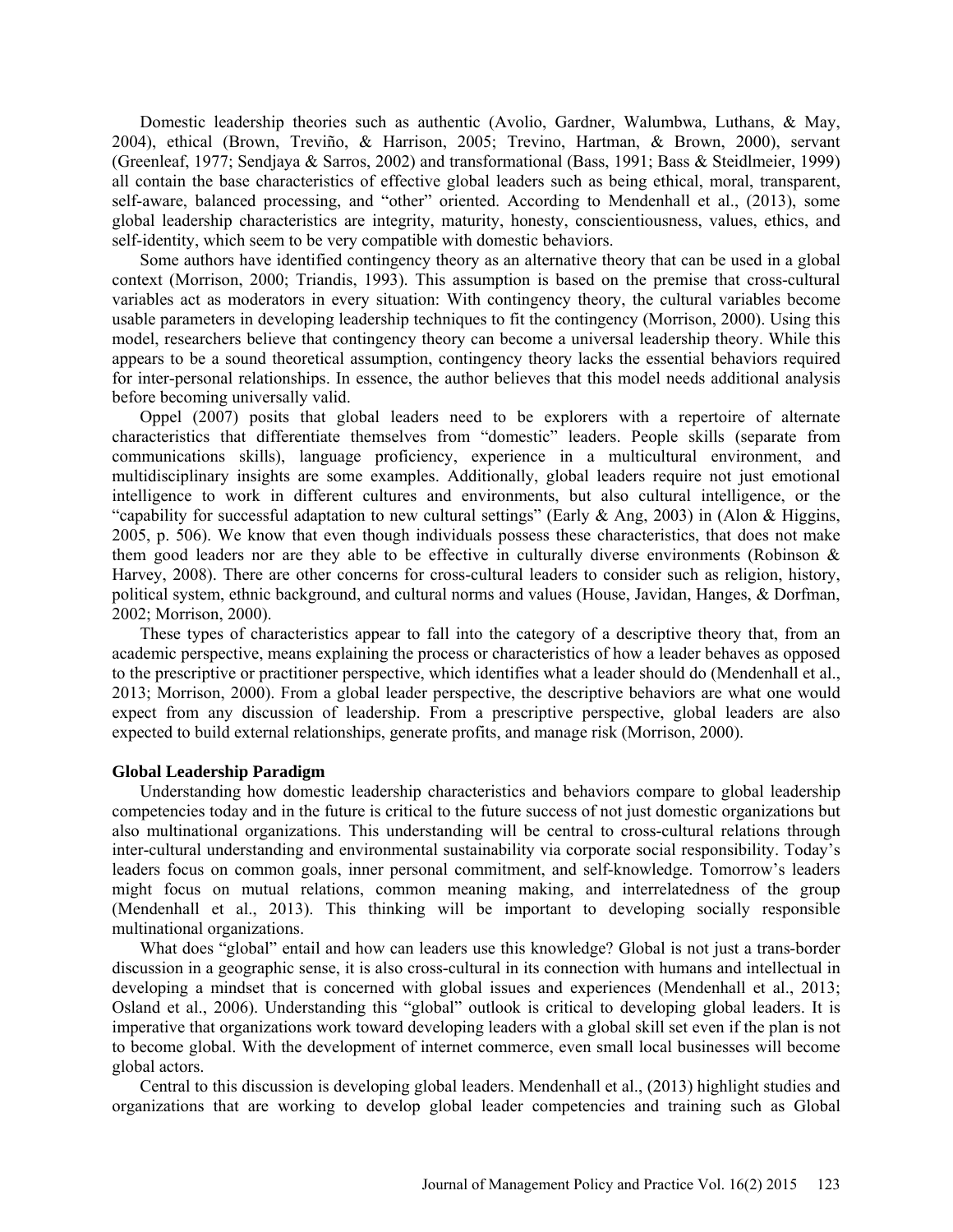Leadership and Organizational Behavior Effectiveness (GLOBE) (House et al., 2002). Other authors, through empirical studies, have identified that leaders need base characteristics that are universal to leaders regardless of the organization and include honesty, integrity, and values. They also identify characteristics such as demonstrating savvy, exhibiting character, and embracing duality as being central to global leadership (Morrison, 2000). In defining savvy as an aspect of global leaders, Morrison contends that there are two different forms of savvy: business savvy and organizational savvy. Business savvy is defined as leaders who know how to make a profit in a global organization and organizational savvy is defined as understanding the value chain and structure of the organization to include cost structure, overall competitiveness, location of management, and employee talent (Morrison, 2000).

Alon & Higgins (2005) have identified that emotional intelligence (EQ) accounts for 47-56% of work/life success, while other authors have linked EQ to most critical leadership skills (Goleman, Boyatzis, & McKee, 2002; Sadri, 2012). Controlling for EQ is important when linked to the six basic and universal (U.S.) emotions that are identified as happiness, surprise, fear, sadness, anger, and disgust. In addition to EQ is the development of cultural intelligence (CQ) which has been defined as the ability to select, shape, and adapt to the different cultural aspects of their environment (Ang et al., 2007; Earley & Mosakowski, 2004; Ng, Van Dyne, & Ang, 2009). There are two types of CQ as noted by Earley and Mosakowski in 2004 (Alon & Higgins, 2005). The first is organizational CQ and the second is geographic or ethnic in nature.

Organizational CQ is most important in the U.S. when leaders change organizations, and this is often what contributes to individual and organizational failure (Alon & Higgins, 2005). Geographic CQ is quite different as leadership behaviors vary across cultures (Alon & Higgins, 2005; House et al., 2002). Organizations need to understand that even if a leader possesses social, intellectual, and emotional intelligence, he may not be successful in other countries. Alon  $\&$  Higgins (2005), suggest that organizations develop leaders using a "three-part model: assessment, education, and experience" (p. 503).

Organizations can also use global leader competency assessment and development tools that include the Global Competence Aptitude Assessment (GCAA) which evaluates a leader's *internal readiness*: Self-aware, Risk taking, Open-minded, and Respect for diversity, and *external readiness*: Globally aware, World history, Intercultural competence, and Cross-cultural effectiveness (Hunter et al., 2006) in (Mendenhall et al., 2013). There are many others in this series of global skills evaluation tools for organizations to use: Intercultural Effectiveness Scale (IES), Intercultural Development Inventory (IDI), and the Multicultural Personality Questionnaire (MPQ) to name a few (Mendenhall et al., 2013).

Global leaders also face new forms of conflict in multinational organizations as the talent pool becomes more diversified, and cultures, values, and religions clash. Conflict resolution and communications skills are required to be more effective in this environment (Zofi, 2012). Leaders must learn that when working in a multicultural environment that everyone symbolizes their communications within one context and then transfers it into another during the communications process (Najafbagy, 2008). To ensure clearer communications, leaders must clearly understand their culture and history and then become co-orientated about the host culture with which they will be communicating through development of their CQ.

It will be with the skills, behaviors, and education described above that global leaders will lead multinational organizations into the  $21<sup>st</sup>$  century and beyond. As stated earlier, tomorrow's leaders might focus on mutual relations, common meaning making, and interrelatedness of the group (Mendenhall et al., 2013). Global leaders who gain international experience, develop cultural intelligence, and can communicate effectively while managing conflict in diverse environments will lead the way to the future.

#### **Review**

This paper discussed global leaders and the domestic leadership theories, skills, behaviors, and education that will be required for today's domestic leaders to become tomorrow's global leaders. Central to this discussion are the base characteristics of honesty, integrity, morals, and values and the leadership skills of conflict management and communication. Global leaders will require not just education and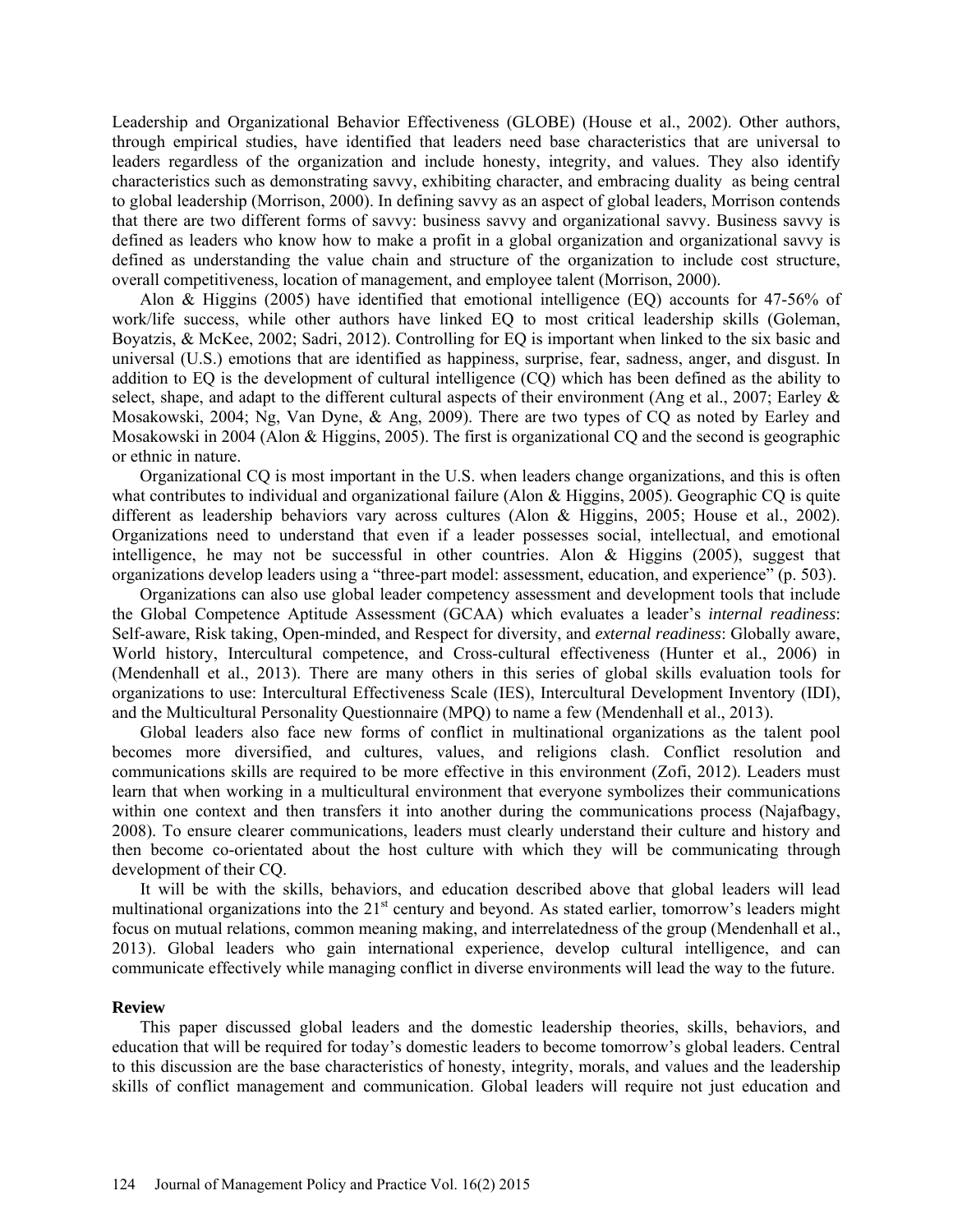experience, but also a highly developed level of cultural intelligence (Alon & Higgins, 2005; Ang et al., 2007; Earley & Mosakowski, 2004; Ng et al., 2009).

It also discussed global leader development and leader competencies. Organizational leaders are capable of determining if domestic leaders are ready to be moved into positions of global responsibility through the use of global competency inventories, surveys, and assessments (Mendenhall et al., 2013). Global leader development strategies have also been identified through demonstrating savvy, exhibiting character, and embracing duality and with assessments, education, and experience (Alon & Higgins, 2005; Mendenhall et al., 2013).

## **RECOMMENDATIONS**

Future research into global leadership should be conducted with domestic leadership theories that are heavy in the base leader characteristics of honesty, integrity, morals, honor, and values. These leadership theories include authentic, servant, and ethical. Combining the values based theories with transformational or contingency theories of leadership could provide a window into how domestic leadership joined with international experience and training could help to develop global leaders.

Additionally, research with cultural intelligence development in close association with values based leadership could bring the reality of a global leader-training paradigm to reality. It is further recommended that organizations begin the development process early in a leader's career so the lessons learned through cultural immersion can be embraced and used in future situations.

#### **CONCLUSION**

Domestic leaders can be good global leaders with the proper mindset and training. Global leadership development consists of many diverse skills, behaviors, and competencies, and it is incumbent upon the organization to identify potential global leaders at an early stage using the myriad of assessment tools available today. The combination of assessment tools, education, global experience, cultural intelligence, and solid leadership training are good ways to develop tomorrow's leaders. Knowing this, there are no clear options with which organizations can turn to ensure global leaders will succeed. The best they can do is to provide them the tools and the opportunity. It is up to the leader to succeed.

Future research should study the more complex interactions between "other" based leadership theories and cultural intelligence to determine the correlational effects of leadership based on relationships and values as they relate to inter-cultural and cross-cultural norms. While some researchers believe that contingency theory has applications in the global context , this author believes that interpersonal skills and "other" focused leadership styles are more impactful than just following a theory for global interactions (Morrison, 2000; Triandis, 1993).

## **REFERENCES**

- Alon, I., & Higgins, J. M. (2005). Global leadership success through emotional and cultural intelligences. *Business Horizons, 48*(6), 501-512.
- Ang, S., Van Dyne, L., Koh, C., Ng, K. Y., Templer, K. J., Tay, C., & Chandrasekar, N. A. (2007). Cultural intelligence: Its measurement and effects on cultural judgment and decision making, cultural adaptation and task performance. *Management and Organization Review, 3*(3), 335-371. doi: 10.1111/j.1740-8784.2007.00082.x
- Avolio, B. J., Gardner, W. L., Walumbwa, F. O., Luthans, F., & May, D. R. (2004). Unlocking the mask: A look at the process by which authentic leaders impact follower attitudes and behaviors. *The Leadership Quarterly, 15*(6), 801-823.
- Bass, B. M. (1991). From transactional to transformational leadership: Learning to share the vision. *Organizational Dynamics, 18*(3), 19-31.